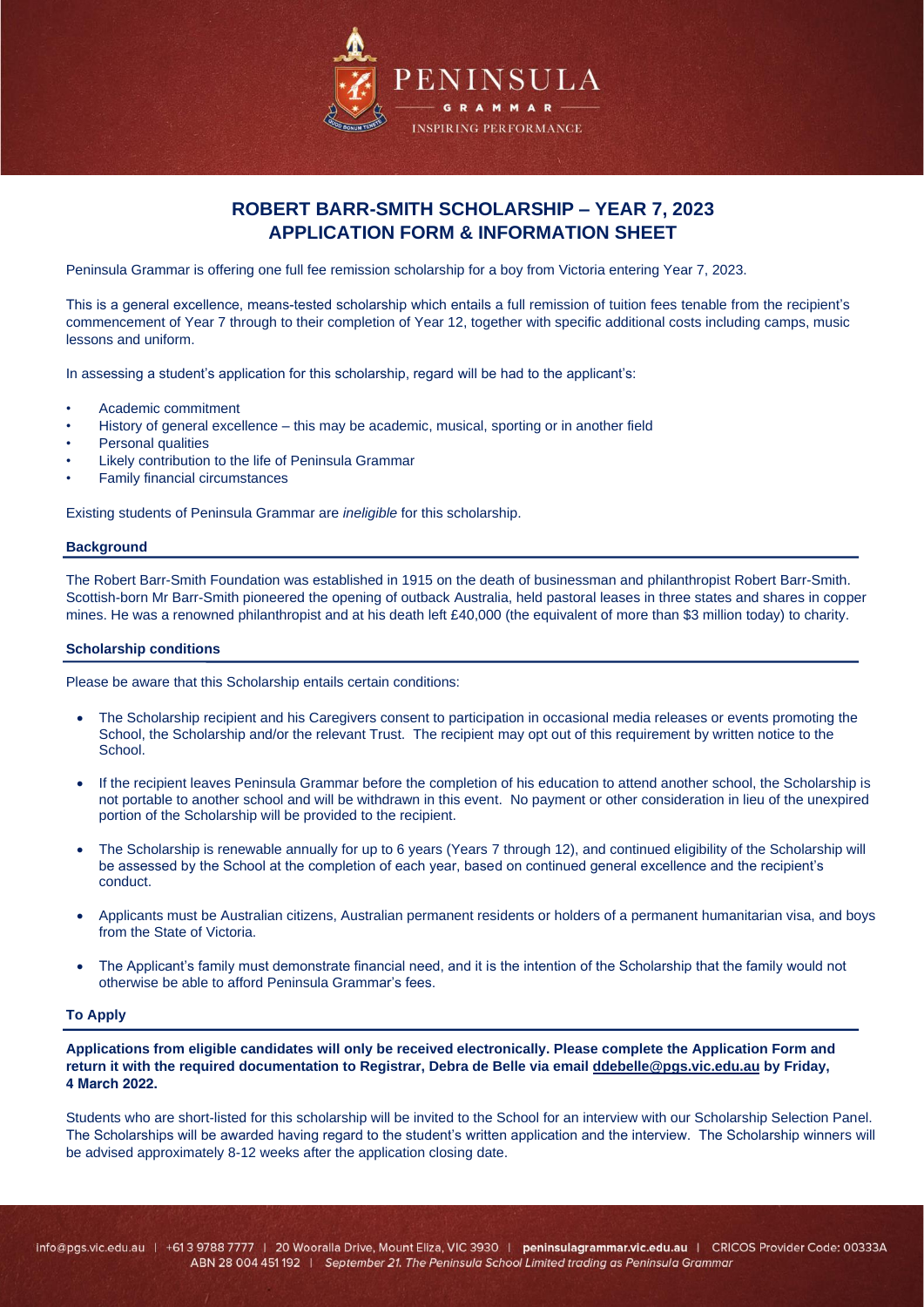

# **ROBERT BARR-SMITH SCHOLARSHIP APPLICATION FORM – YEAR 7, 2023**

| <b>Applicant's Details</b>      |                                                                                               |                     |
|---------------------------------|-----------------------------------------------------------------------------------------------|---------------------|
|                                 |                                                                                               |                     |
|                                 |                                                                                               |                     |
| Name of Applicant (student)     |                                                                                               |                     |
|                                 |                                                                                               |                     |
| Applicant's residential address |                                                                                               |                     |
|                                 |                                                                                               |                     |
|                                 |                                                                                               |                     |
|                                 |                                                                                               |                     |
|                                 | Who does the Applicant reside with? Mother/Father/Other - please specify and provide details. |                     |
|                                 |                                                                                               |                     |
| Telephone No                    |                                                                                               |                     |
|                                 |                                                                                               |                     |
| Religion/Denomination           |                                                                                               | Date of birth       |
|                                 |                                                                                               |                     |
| <b>Current School</b>           |                                                                                               | Years of attendance |
|                                 |                                                                                               |                     |
| Previous School/s               |                                                                                               | Years of attendance |
|                                 |                                                                                               |                     |
| Previous School/s               |                                                                                               | Years of attendance |
|                                 |                                                                                               |                     |

*Does the Applicant have siblings? If so, please list including their ages.*

# **Supporting Documents**

#### Please provide the following:

### **1. Copies of School Reports:**

- Grade 5 Mid-Year report
- Grade 5 end of Year report
- NAPLAN results Years 3 and 5
- **2. Information regarding academic achievements:** Copies of any academic awards, competition results etc.
- **3. Information regarding co-curricular interests and achievements:** Please provide information about the Applicant's interests and achievements, including in the areas of music, performing arts, sport, debating etc.
- **4. Any other information that you consider may be relevant to your application.** This may include, for example**,** information on any leadership positions held and community service undertaken by the Applicant.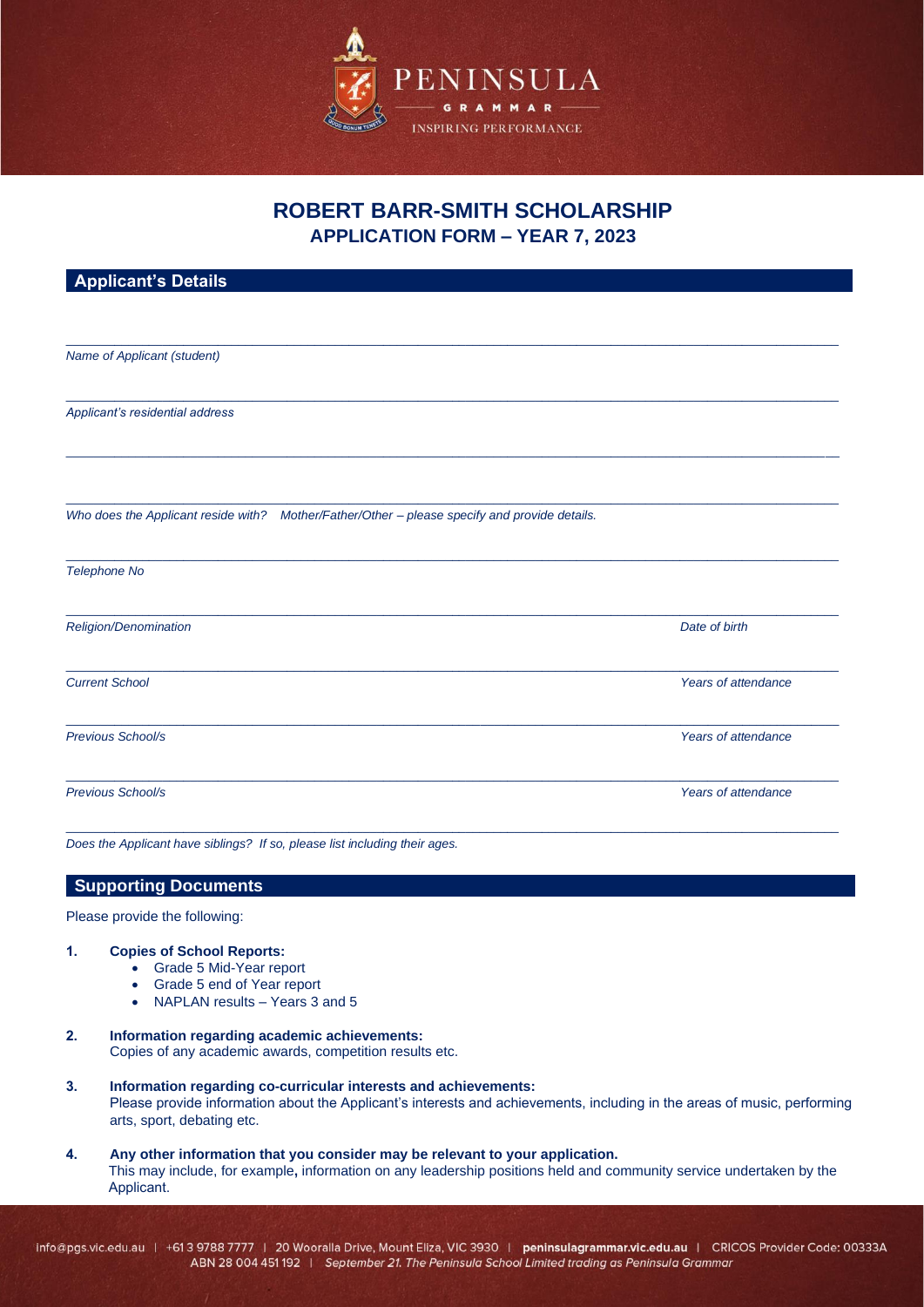

# **Parent/Caregiver Details**

| <b>Caregiver 1/Father</b>  |                  | <b>Caregiver 2/Mother</b>  |                  |
|----------------------------|------------------|----------------------------|------------------|
|                            |                  |                            |                  |
| Title<br><b>First Name</b> | <b>Last Name</b> | Title<br><b>First Name</b> | <b>Last Name</b> |
| <b>Residential Address</b> |                  | <b>Residential Address</b> |                  |
| Town/Suburb                | Postcode         | Town/Suburb                | Postcode         |
| <b>Mailing Address</b>     |                  | <b>Mailing Address</b>     |                  |
| Town/Suburb                | Postcode         | Town/Suburb                | Postcode         |
| Telephone - Home           | Mobile           | Telephone - Home           | Mobile           |
| Email - Home               |                  | Email - Home               |                  |
| Occupation                 |                  | Occupation                 |                  |
| Employer's Name            |                  | Employer's Name            |                  |
| <b>Employer's Address</b>  |                  | <b>Employer's Address</b>  |                  |
| Telephone - Work           |                  | Telephone - Work           |                  |
| Email - Work               |                  | Email - Work               |                  |
| Relationship to Student    |                  | Relationship to Student    |                  |

info@pgs.vic.edu.au | +61 3 9788 7777 | 20 Wooralla Drive, Mount Eliza, VIC 3930 | peninsulagrammar.vic.edu.au | CRICOS Provider Code: 00333A<br>ABN 28 004 451 192 | September 21. The Peninsula School Limited trading as Penin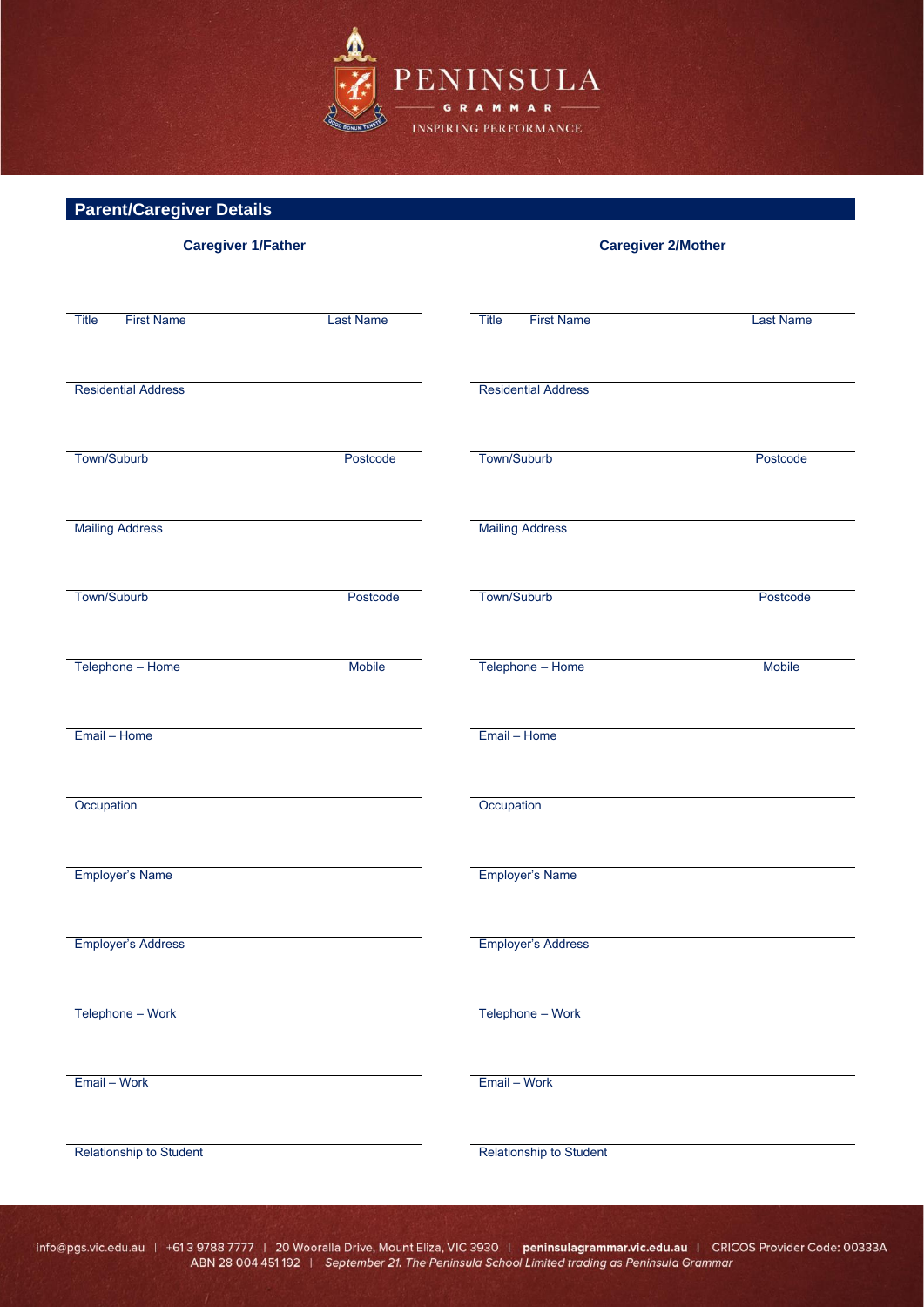

# **Applicant's Statement**

The Applicant must attach a statement to this application setting out why he would be a good candidate for the Scholarship and why he wishes to attend Peninsula Grammar.

This should be in the Applicant's own words and handwriting, and comprise no more than 500 words.

### **Scholarship Conditions**

The Applicant and the Caregivers acknowledge that the Scholarship entails certain conditions:

- The Scholarship recipient and his Caregivers consent to participation in occasional media releases or events promoting the School, the Scholarship and/or the relevant Trust. The recipient may opt out of this requirement by written notice to the School.
- If the recipient leaves Peninsula Grammar before the completion of their education to attend another school, the Scholarship is not portable to another school and will be withdrawn in this event. No payment or other consideration in lieu of the unexpired portion of the Scholarship will be provided to the recipient.
- The Scholarship is renewable annually for up to 6 years (Years 7 through 12), and continued eligibility of the Scholarship will be assessed by the School at the completion of each year, based on continued general excellence and the recipient's conduct.
- The Applicant must be an Australian citizen, an Australian permanent resident or holder of a permanent humanitarian visa, and a boy from the State of Victoria.
- The Applicant's family must demonstrate financial need, and it is the intention of the Scholarship that the family would not otherwise be able to afford Peninsula Grammar's fees.

# **Referees**

Please provide details of two referees who can support this application. The Referees must have known the Applicant for at least two years. You are also welcome to provide written references.

### **1. Academic Referee –** eg. School principal, teacher.

| Name of Referee | <b>Relationship to Applicant</b>                                               | Phone no & email address |
|-----------------|--------------------------------------------------------------------------------|--------------------------|
| 2.              | <b>Character Referee</b> – eg. Sports coach, chaplain, community group leader. |                          |
|                 |                                                                                |                          |
| Name of Referee | <b>Relationship to Applicant</b>                                               | Phone no & email address |

This Scholarship is means-tested, and intended for families who could not otherwise afford Peninsula Grammar's fees. For this reason, we require the following financial statement to be provided.

### **Please also provide copies of the Caregivers' tax returns and ATO tax assessment notices for the most recent financial year, if available.**

\_\_\_\_\_\_\_\_\_\_\_\_\_\_\_\_\_\_\_\_\_\_\_\_\_\_\_\_\_\_\_\_\_\_\_\_\_\_\_\_\_\_\_\_\_\_\_\_\_\_\_\_\_\_\_\_\_\_\_\_\_\_\_\_\_\_\_\_\_\_\_\_\_\_\_\_\_\_\_\_\_\_\_\_\_\_\_\_\_\_\_\_\_\_\_\_\_\_\_\_\_\_\_\_\_\_\_\_\_\_

\_\_\_\_\_\_\_\_\_\_\_\_\_\_\_\_\_\_\_\_\_\_\_\_\_\_\_\_\_\_\_\_\_\_\_\_\_\_\_\_\_\_\_\_\_\_\_\_\_\_\_\_\_\_\_\_\_\_\_\_\_\_\_\_\_\_\_\_\_\_\_\_\_\_\_\_\_\_\_\_\_\_\_\_\_\_\_\_\_\_\_\_\_\_\_\_\_\_\_\_\_\_\_\_\_\_\_\_\_\_

 $\_$  , and the set of the set of the set of the set of the set of the set of the set of the set of the set of the set of the set of the set of the set of the set of the set of the set of the set of the set of the set of th

Please be assured we will treat this information in the strictest confidence.

 $\_$  , and the set of the set of the set of the set of the set of the set of the set of the set of the set of the set of the set of the set of the set of the set of the set of the set of the set of the set of the set of th Combined family income per annum

Mortgage/Rent (total monthly payment) Other loan/credit card repayments (total monthly payment)

Other expenditure eg: school fees, living expenses etc.

Assets – please list all major assets, including real estate, cars etc. Value of asset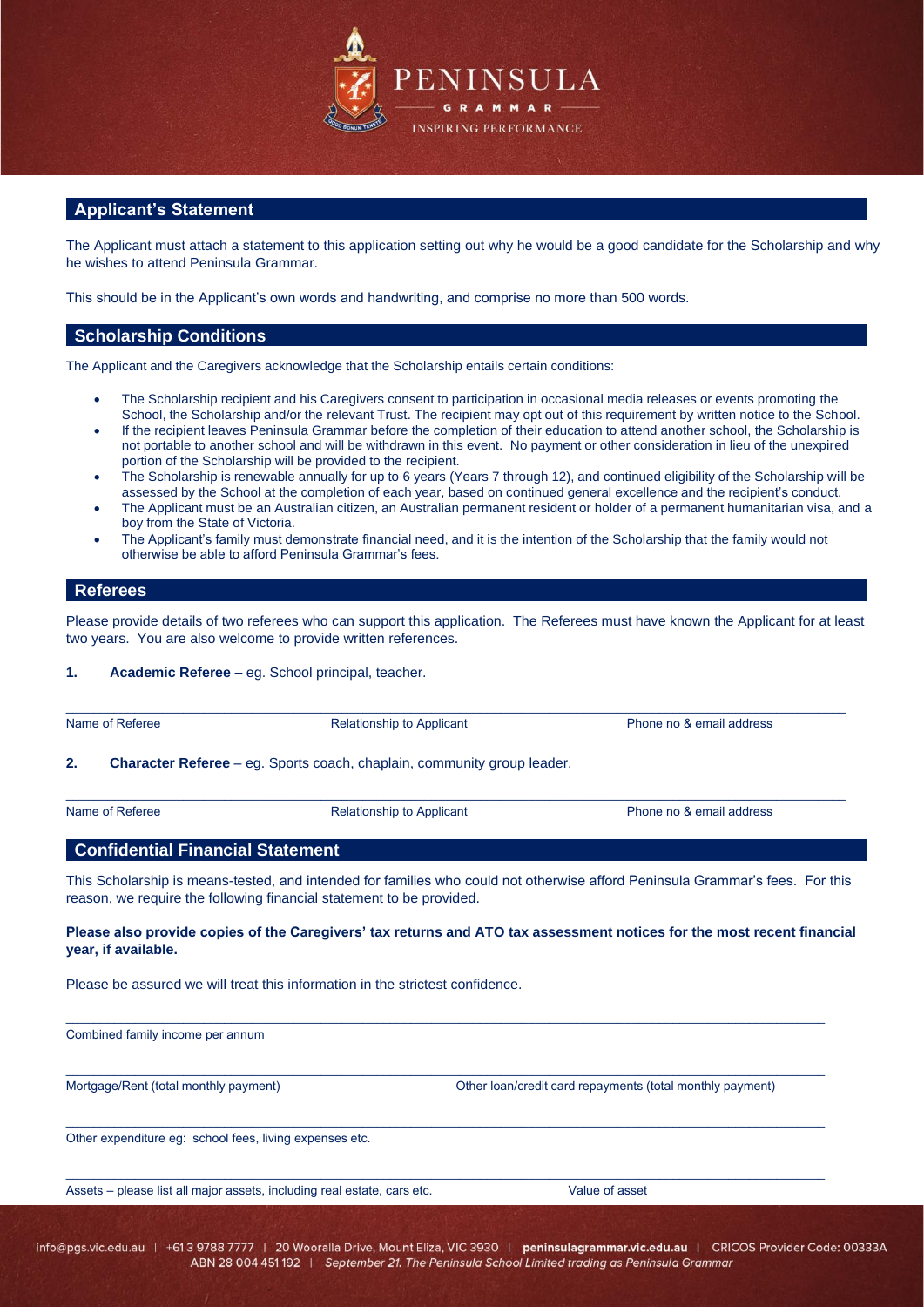

| Asset                            | Value of asset |
|----------------------------------|----------------|
| Asset                            | Value of asset |
| Combined family income per annum |                |

Is there any further information about your family's financial situation that may be relevant to this application? Please provide details.

\_\_\_\_\_\_\_\_\_\_\_\_\_\_\_\_\_\_\_\_\_\_\_\_\_\_\_\_\_\_\_\_\_\_\_\_\_\_\_\_\_\_\_\_\_\_\_\_\_\_\_\_\_\_\_\_\_\_\_\_\_\_\_\_\_\_\_\_\_\_\_\_\_\_\_\_\_\_\_\_\_\_\_\_\_\_\_\_\_\_\_\_\_\_\_\_\_\_\_\_\_\_\_\_\_\_\_\_\_\_

**The School reserves the right to request further evidence, including a statutory declaration, from the Caregivers regarding their financial circumstances.** 

# **Family Circumstances**

- 1. Unless the School is supplied with a Court Order or written authorisation signed by both Caregivers which provides otherwise, the School will proceed and act on the basis that each of the Applicant's Caregivers has equal rights and responsibilities in relation to the Applicant.
- 2. Unless information to the contrary is provided below, the Caregivers represent to the School that they are the sole legal guardians of the Applicant and are authorised to enrol the Applicant at the School, and to make ongoing decisions regarding the Applicant.
- 3. The Caregivers will immediately provide written notice to the School detailing any change which may occur in the Applicant's family circumstances, in addition to written consent from any other legal guardian of the Applicant to the Applicant's enrolment, or continued enrolment. The Caregivers indemnify the School against any legal liability which may ensue from a misrepresentation under, or any breach of, this clause by the Caregivers. The School may:
	- (a) refuse to enrol; or
	- (b) suspend or terminate the enrolment of

the Applicant if the Principal has been provided with information which he considers to be inadequate or inaccurate regarding legal guardianship of the Applicant.

4. The School may require the Caregivers to provide a statutory declaration regarding the legal guardianship of, or access to, the Applicant.